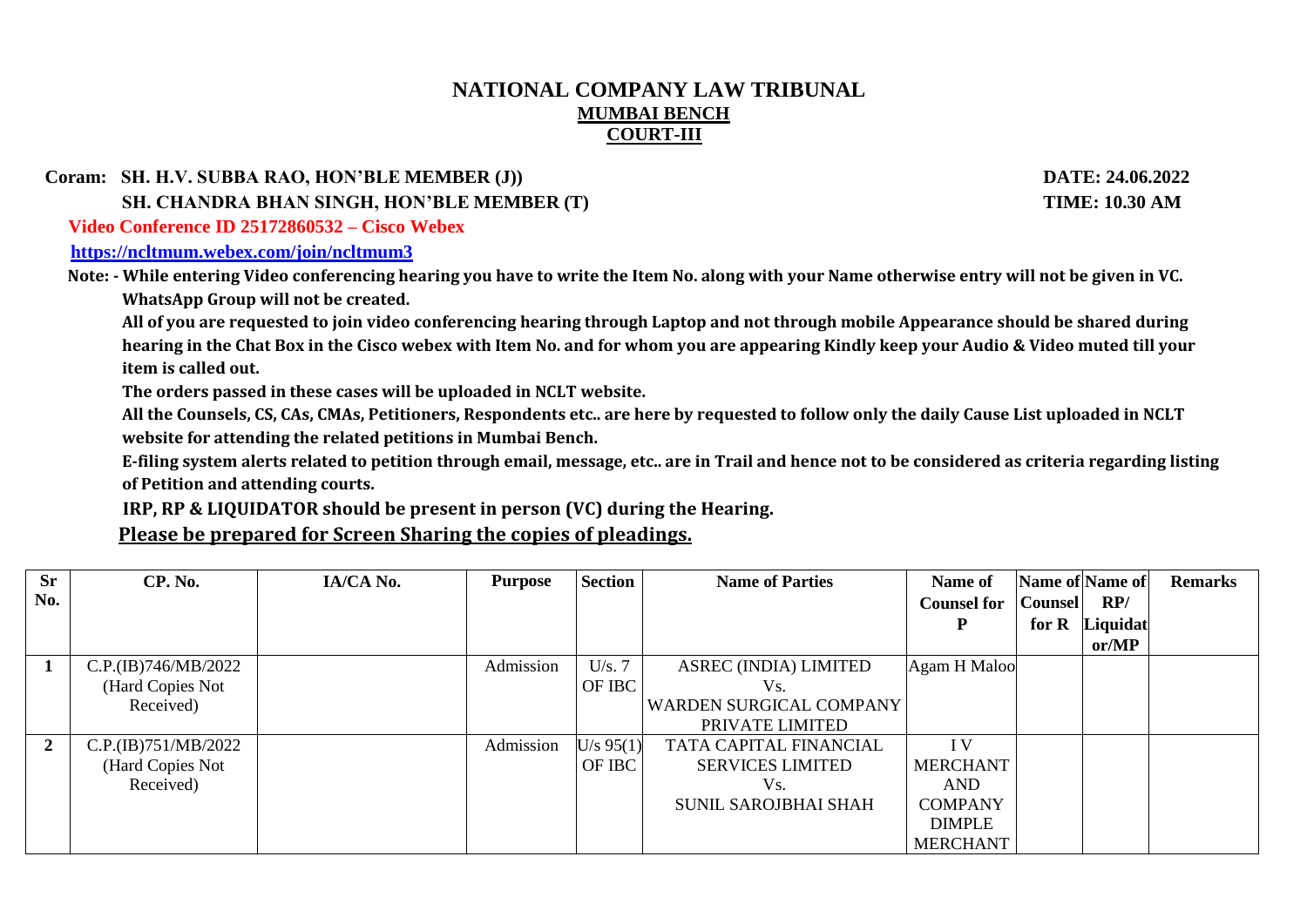| $\overline{\mathbf{3}}$ | $C.P.(IB)-569(MB)/2020$ | $*$ I.A. 1680/2022 (60(5))                                                                                                        | Admission                | $U/s$ 9 of<br>(IBC) | Om Logistics Limited<br>V/s<br>Mitashi Edutainment Pvt Ltd.                                               | Yourvakil<br><b>Advocates And</b><br>Law<br>Consultants.                                      |  |  |
|-------------------------|-------------------------|-----------------------------------------------------------------------------------------------------------------------------------|--------------------------|---------------------|-----------------------------------------------------------------------------------------------------------|-----------------------------------------------------------------------------------------------|--|--|
| 4                       | C.P.(IB)-3367(MB)/2019  | $*I.A. 1687/2022 (60(5))$                                                                                                         | Admission                | $U/s$ 9 of<br>(IBC) | Parco Engineers M Private Limited<br>V/s<br>Golden Beach Infracon Pvt Ltd.                                | Legal Spectrum                                                                                |  |  |
| 5                       | C.P.(IB)-1569(MB)/2018  | $*$ I.A. 1692/2022 (60(5))                                                                                                        | Admission                | $U/s$ 9 of<br>(IBC) | Sherif Travell & Cargo Services (p)<br>Ltd.<br>V/s<br>Real Estate Cargo Express Pvt.Ltd.                  | <b>Sukrut Mhatre</b>                                                                          |  |  |
| 6                       | C.P. 349/2018           | R.A. 1/2022 (60(5))<br>(Hard Copies Not Received)                                                                                 | Admission                | 241-242             | Wadhwa Estates and Developers<br>(India) Pvt.Ltd.<br>V/s<br>Makwana Properties Pvt.Ltd. &<br>Others.      | Lodha Legal                                                                                   |  |  |
| $\overline{7}$          | C.P.(IB)1559/MB/2017    |                                                                                                                                   | Further<br>Consideration | U/s.7<br>OF IBC     | Zenith Birla (India) Ltd.<br>V/S.<br><b>BBNC Consultancy Pvt Ltd.</b>                                     |                                                                                               |  |  |
| 8                       | C.P.(IB)-270(MB)/2022   |                                                                                                                                   | Further<br>Consideration | U/s $7$ of<br>(IBC) | <b>CANARA BANK LIMTED</b><br>Vs.<br><b>ATITHI BUILDERS AND</b><br><b>CONSTRUCTORS PRIVATE</b><br>LIMITED. | Nishit Dhruva                                                                                 |  |  |
| $\boldsymbol{9}$        | $C.P.(IB)-292(MB)/2022$ |                                                                                                                                   | Further<br>Consideration | U/S 7<br>OF IBC     | <b>CANARA BANK LIMTED</b><br>Vs.<br>ASHVI DEVELOPERS PRIVATE<br>LIMITED.                                  | Nishit Dhruva                                                                                 |  |  |
| 10                      | $C.P.(IB)-396(MB)/2018$ | I.A. $1440/2022(60(5))$                                                                                                           | Further<br>Consideration | $U/S$ 7<br>OF IBC   | Reliance Commercial Finance Ltd<br>V/s.<br>Fibertech Inrfacon Pvt Ltd.                                    | Devarajan<br>Raman                                                                            |  |  |
| 11                      | C.P.(IB)-4087(MB)/2018  | I.A. $1347/2022(60(5))$<br>(Hard Copies Not Received)<br>I.A. $1195/2022(60(5))$<br>I.A. 665/2022 (30)<br>I.A. $2247/2021(60(5))$ | Further<br>Consideration | (IBC)               | U/s 7 of Supreme Hydro Engineering Pvt Ltd.<br>V/s.<br>Dolphin Offshore Enterprises (India)<br>Ltd.       | <b>BOSE AND</b><br><b>MITRA AND</b><br>CO<br><b>NIRAV P</b><br><b>SHAH Kiran</b><br>K. Gandhi |  |  |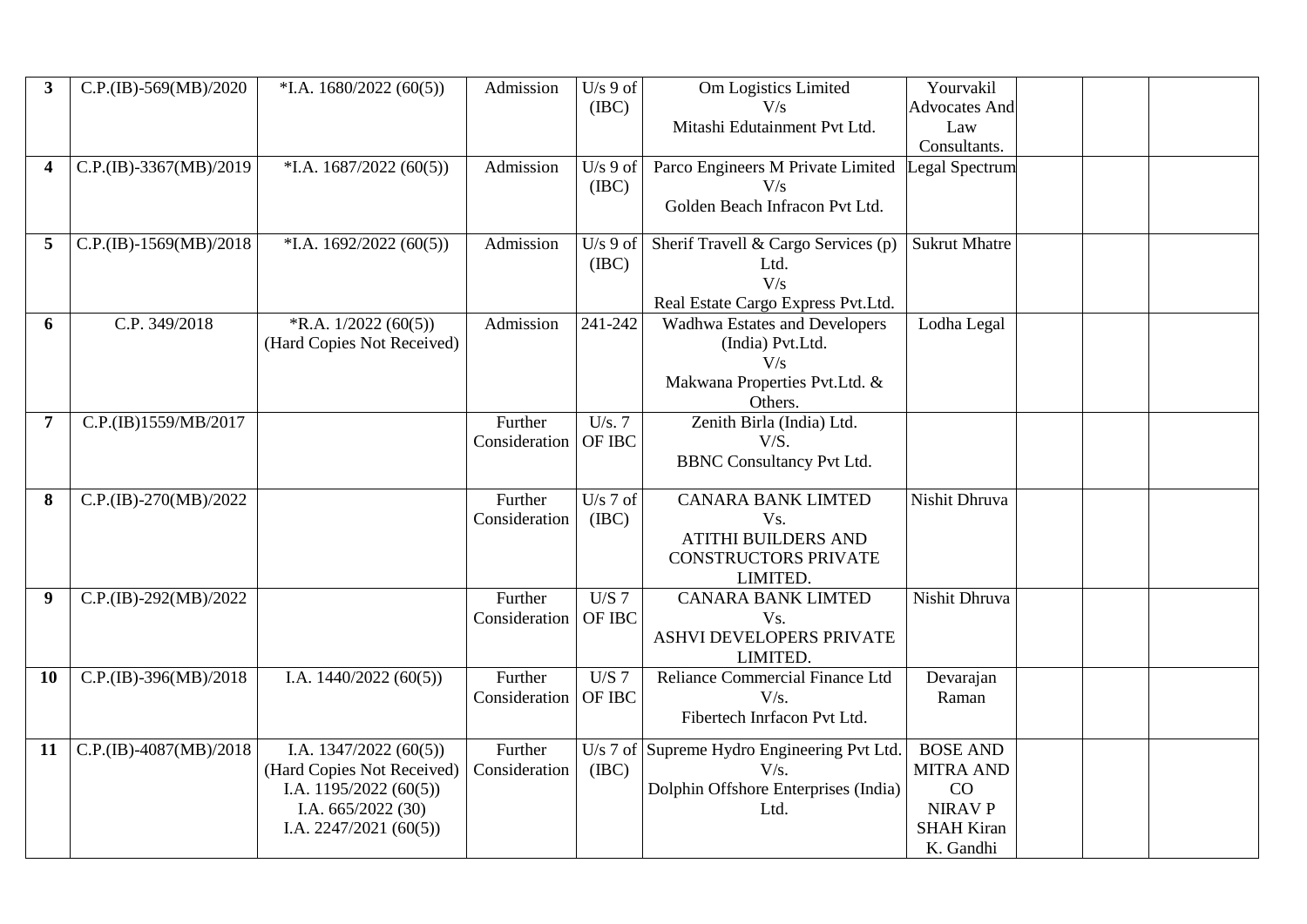| 12 | $C.P.(IB) -4135(MB)/2018$ | $*$ I.A. 1700/2022 (60(5)) | Further       | $U/s$ 7 of |                                     | Ashish Jha        |  |  |
|----|---------------------------|----------------------------|---------------|------------|-------------------------------------|-------------------|--|--|
|    |                           | (Hard Copies Not Received) | Consideration | (IBC)      | <b>USV Pvt. Ltd</b>                 |                   |  |  |
|    |                           | I.A. $477/2022(60(5))$     |               |            | V/s                                 |                   |  |  |
|    |                           | I.A. $1301/2021(60(5))$    |               |            | Lok housing & Construction Ltd.     |                   |  |  |
|    |                           | I.A. $2741/2021(60(5))$    |               |            |                                     |                   |  |  |
|    |                           | I.A. 2736/2021             |               |            |                                     |                   |  |  |
|    |                           | I.A. $2370/2021(60(5))$    |               |            |                                     |                   |  |  |
|    |                           | I.A. $2302/2021(60(5))$    |               |            |                                     |                   |  |  |
|    |                           | I.A. $2297/2021(60(5))$    |               |            |                                     |                   |  |  |
|    |                           | I.A. $2298/2021(60(5))$    |               |            |                                     |                   |  |  |
|    |                           | I.A. $325/2021(60(5))$     |               |            |                                     |                   |  |  |
|    |                           | I.A. $308/2021(60(5))$     |               |            |                                     |                   |  |  |
|    |                           | I.A. $174/2021(60(5))$     |               |            |                                     |                   |  |  |
|    |                           | I.A. $402/2021(60(5))$     |               |            |                                     |                   |  |  |
|    |                           | I.A. $304/2021(60(5))$     |               |            |                                     |                   |  |  |
|    |                           | I.A. 33/2021               |               |            |                                     |                   |  |  |
|    |                           | I.A. $2489/2020(66(1))$    |               |            |                                     |                   |  |  |
|    |                           | I.A. $1489/2020(66(1))$    |               |            |                                     |                   |  |  |
|    |                           | I.A. 962/2020              |               |            |                                     |                   |  |  |
| 13 | C.P.(IB)-859(MB)2019      | I.A. $1005/2022(60(5))$    | Further       | U/S 7      | Parish Tekriwal.                    | Ankur Kumar       |  |  |
|    |                           | I.A. $166/2022(60(5))$     | Consideration | OF IBC     | V/s                                 |                   |  |  |
|    |                           | I.A. $2505/2021(42)$       |               |            | VRG Digital Corporation Pvt Ltd.    |                   |  |  |
|    |                           | I.A. $2346/2021(60(5))$    |               |            |                                     |                   |  |  |
|    |                           | I.A. $1370/2020(44(1))$    |               |            |                                     |                   |  |  |
|    |                           | I.A. $1442/2020(44(1))$    |               |            |                                     |                   |  |  |
|    |                           | I.A. $1413/2020(44(1))$    |               |            |                                     |                   |  |  |
| 14 | $C.P.(IB)-49(MB)/2022$    | I.A. $1567/2022(60(5))$    | Further       | $U/s$ 7 OF | KANUPRIYA COMMERCIAL                | <b>PSL</b>        |  |  |
|    |                           |                            | Consideration | <b>IBC</b> | PRIVATE LIMITED                     | <b>ADVOCATES</b>  |  |  |
|    |                           |                            |               |            | Vs.                                 | <b>AND</b>        |  |  |
|    |                           |                            |               |            | SKIL INFRASTRUCTURE                 | <b>SOLICITORS</b> |  |  |
|    |                           |                            |               |            | LIMITED.                            | anuj jhaveri      |  |  |
| 15 | $C.P.(IB)-3148(MB)/2018$  |                            | Further       | $U/s$ 9 OF | Darshan Roadlines Pvt Ltd           |                   |  |  |
|    |                           |                            | Consideration | (IBC)      | V/s                                 |                   |  |  |
|    |                           |                            |               |            | DSV Air & Sea Pvt.Ltd.              |                   |  |  |
|    |                           |                            |               |            |                                     |                   |  |  |
| 16 | C.P.(IB)-3556(MB)/2018    |                            | Further       | $U/s$ 9 OF | Smart Technocraft & Consultancy     |                   |  |  |
|    |                           |                            | Consideration | (IBC)      | Service (I) Pvt Ltd                 |                   |  |  |
|    |                           |                            |               |            | V/s                                 |                   |  |  |
|    |                           |                            |               |            | Unison Engoineering and Constrution |                   |  |  |
|    |                           |                            |               |            | Pvt Ltd.                            |                   |  |  |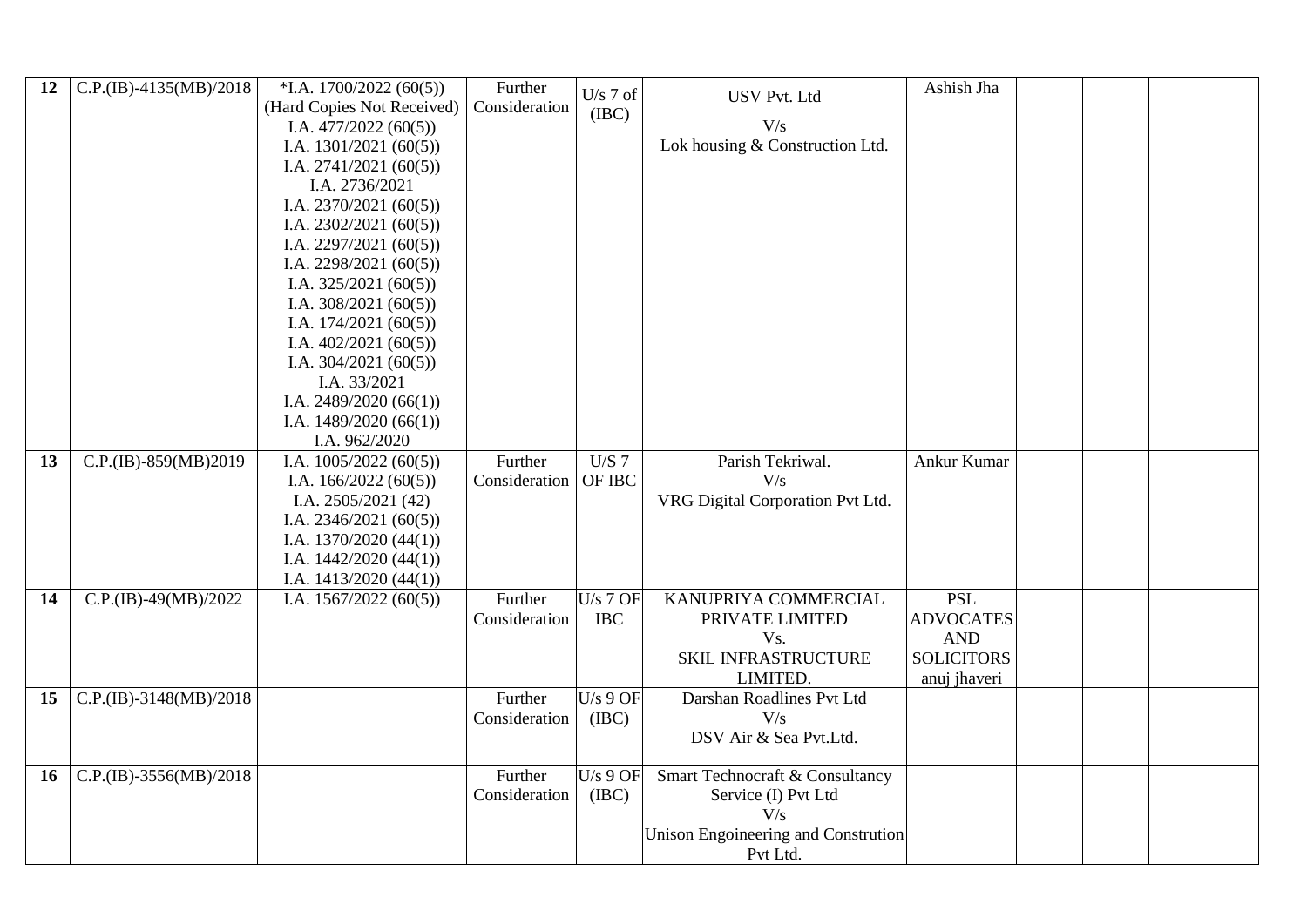| 17 | $C.P.(IB) -4057(MB)/2018$  |                                           | Further       | $U/s$ 9 of | CEVA Logistics India Pvt Ltd         | <b>HEMANT</b>     |  |  |
|----|----------------------------|-------------------------------------------|---------------|------------|--------------------------------------|-------------------|--|--|
|    |                            |                                           | Consideration | (IBC)      | V/s                                  | <b>SETHI AND</b>  |  |  |
|    |                            |                                           |               |            | Prabhat Telecoms (India) Ltd         | CO                |  |  |
|    |                            |                                           |               |            |                                      |                   |  |  |
| 18 | $C.P.(IB) - 4084(MB)/2018$ |                                           | Further       | $U/s$ 9 of | <b>Sainath Packaging</b>             | <b>SAHIL</b>      |  |  |
|    |                            |                                           | Consideration | (IBC)      | V/s                                  | <b>MAHAJAN</b>    |  |  |
|    |                            |                                           |               |            | Health Secure (India) Pvt Ltd        |                   |  |  |
|    |                            |                                           |               |            |                                      |                   |  |  |
| 19 | $C.P.(IB)-418(MB)/2017$    | I.A. 1377/2022                            | Further       | $U/s$ 9 of | Krystal Integrated Services Pvt Ltd. |                   |  |  |
|    |                            |                                           | Consideration | (IBC)      | V/s.                                 |                   |  |  |
|    |                            |                                           |               |            | Global Gallarie Motors Pvt Ltd.      |                   |  |  |
| 20 | C.P.(IB)-1319(MB)/2017     | I.A. $1084/2022(60(5))$                   | Further       | $U/s$ 9 of | <b>Elecon Engineering Company</b>    | <b>PABARI</b>     |  |  |
|    |                            | I.A. 2758/2021                            | Consideration | (IBC)      | Limited                              | <b>LEGAL</b>      |  |  |
|    |                            | I.A. 2428/2021                            |               |            | V/s.                                 | <b>ASSOCIATES</b> |  |  |
|    |                            | I.A. 1526/2021                            |               |            | <b>Enviro Bulkk Handling Systems</b> |                   |  |  |
|    |                            | I.A. 1279/2021                            |               |            | Pvt.Ltd.                             |                   |  |  |
|    |                            | M.A. 1096/2019                            |               |            |                                      |                   |  |  |
|    |                            | (Hard Copies Not Received)                |               |            |                                      |                   |  |  |
| 21 | $C.P.(IB)-1326(MB)/2017$   | M.A. 3801/2019                            | Further       | $U/s$ 9 of | Saba Bahar Iranian Co.               |                   |  |  |
|    |                            | M.A. 2309/2019                            | Consideration | (IBC)      | V/s.                                 |                   |  |  |
|    |                            | M.A. 1163/2019                            |               |            | Royal Agro Green Food Industries     |                   |  |  |
|    |                            |                                           |               |            | Pvt Ltd.                             |                   |  |  |
| 22 | $C.P.(IB)-1569(MB)/2017$   | I.A. $1249/2022(60(5))$                   | Further       | $U/s$ 9 of | Fairmacs Shipping & Transport        |                   |  |  |
|    |                            | (Hard Copy Not Received)                  | Consideration | (IBC)      | Services Pvt Ltd                     |                   |  |  |
|    |                            |                                           |               |            | V/s.                                 |                   |  |  |
|    |                            |                                           |               |            | Mrunmaha Agro Foods Pvt Ltd          |                   |  |  |
| 23 | $C.P.(IB)-1570(MB)/2017$   | M.A. 3479/2019                            | Further       | $U/s$ 9 of | Fairmacs Shipping & Transport        |                   |  |  |
|    |                            |                                           |               |            |                                      |                   |  |  |
|    |                            |                                           | Consideration | (IBC)      | Services Pvt Ltd                     |                   |  |  |
|    |                            |                                           |               |            | V/s.                                 |                   |  |  |
|    |                            |                                           |               |            | Trimurti corns Agro Foods Pvt Ltd    |                   |  |  |
| 24 | $C.P.(IB)-1604(MB)/2017$   | $*I.A. 1711/2022 (60(5))$                 | Further       | $U/s$ 9 of | Drive India Enterprise Solution Ltd. | Nishit Dhruva     |  |  |
|    |                            | (Hard Copies Not Received)                | Consideration | (IBC)      | V/s.                                 |                   |  |  |
|    |                            | I.A. $2902/2021(60(5))$                   |               |            | The Mobile Store Services Ltd.       |                   |  |  |
|    |                            | I.A. $1953/2020(60(5))$                   |               |            |                                      |                   |  |  |
|    |                            | (Hard Copies Not Received)                |               |            |                                      |                   |  |  |
|    |                            | M.A. $3224/2019(60(5))$<br>M.A. 2630/2019 |               |            |                                      |                   |  |  |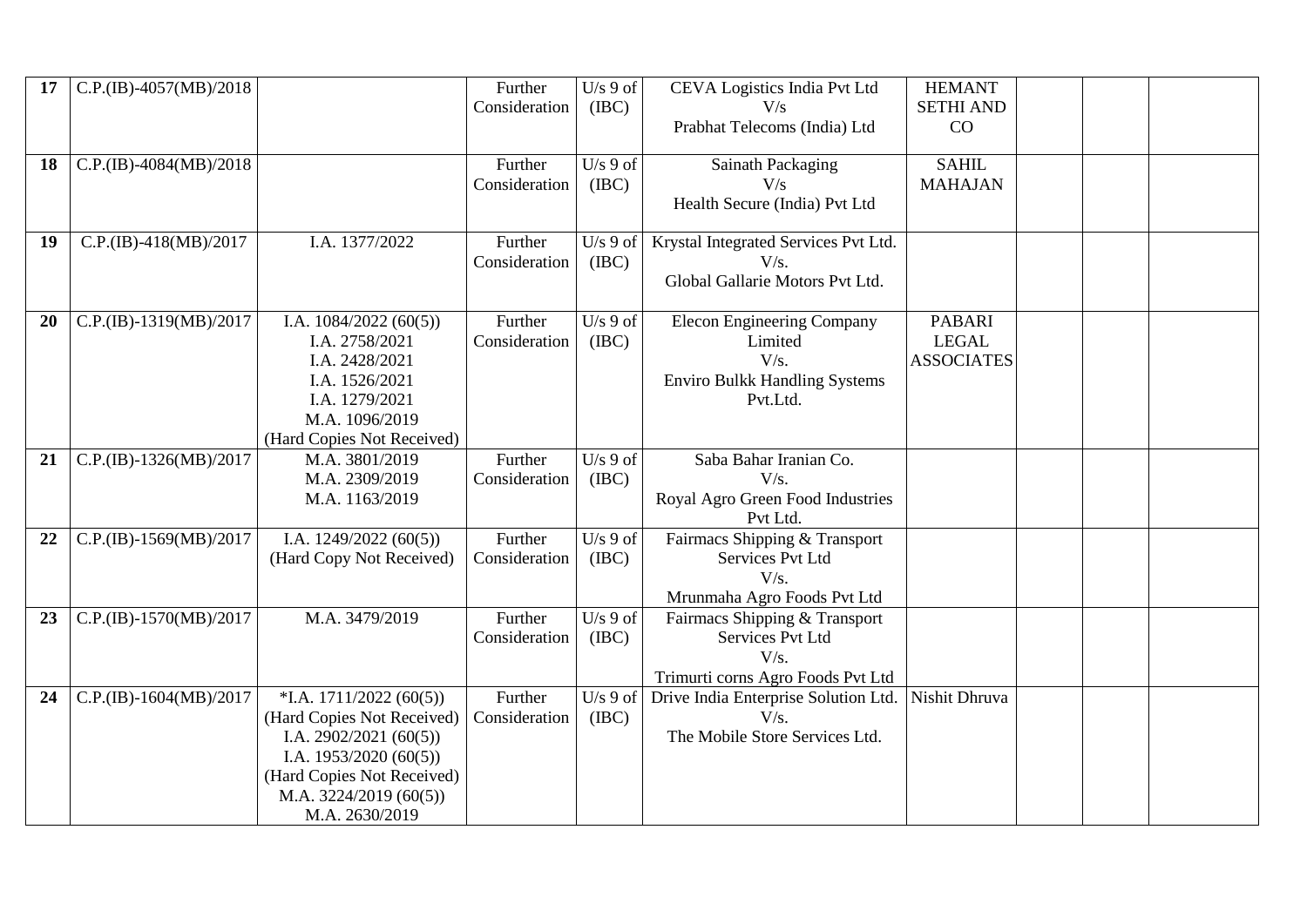| 25 | $C.P.(IB)-1559(MB)/2018$ | I.A. $1346/2022(12(2))$<br>I.A. $424/2022$ (19(2))                                           | Further<br>Consideration             | $U/s$ 9 of<br>(IBC)  | Punjab Renewable Energy Systems<br>Pvt Ltd.<br>V/s<br>Spark Green Energy (Ahmedanagar)<br>Pvt Ltd. | Juristech legal<br>& Partners.             |  |  |
|----|--------------------------|----------------------------------------------------------------------------------------------|--------------------------------------|----------------------|----------------------------------------------------------------------------------------------------|--------------------------------------------|--|--|
| 26 | $C.P.(IB)-3120(MB)/2018$ | I.A. 3682/2019                                                                               | Further<br>Consideration             | $U/s$ 9 OF<br>(IBC)  | <b>Sunder Enterprises</b><br>V/s<br>Gandghiglaj Agro Alcochem Ltd.                                 |                                            |  |  |
| 27 | $C.P.(IB)-3644(MB)/2018$ | I.A. $722/2022$ $(33(3))$<br>I.A. $275/2021(19(2))$<br>(Hard Copy Not Received)              | Further<br>Consideration             | $U/s$ 9 OF<br>(IBC)  | Kiwi International<br>V/s<br>Alaska Creations Pvt Ltd                                              |                                            |  |  |
| 28 | $C.P.(IB) -446(MB)/2019$ | I.A. 481/2022<br>I.A. $2331/2021(60(5))$<br>I.A. 944/2020<br>I.A. 906/2020<br>M.A. 2720/2019 | Further<br>Consideration             | $U/s$ 9 of<br>(IBC)  | Jai Bhavani Construction<br>V/S<br>Ariha Chemicals Pvt Ltd.                                        | Dipika Biyani                              |  |  |
| 29 | C.P.(IB)-3352(MB)/2019   | I.A. $1536/2022(60(5))$<br>I.A. $1207/2022(60(5))$<br>(Hard Copies Not Received)             | Further<br>Consideration             | $U/s$ 9 of<br>(IBC)  | Regency Ispat Pvt Ltd<br>V/s<br>Vijay Citispace Pvt Ltd.                                           | Law Chambers<br>of<br>Siddharth<br>Murarka |  |  |
| 30 | $C.P.(IB)-353(MB)/2020$  | I.A. 934/2020                                                                                | Further<br>Consideration             | $U/s$ 9 of<br>(ABC)  | Easy Energy Solutions (India) LLP<br>V/s<br>Gloob Interior Design Pvt Ltd.                         | Vinay D.<br>Taliwal                        |  |  |
| 31 | $C.P.(IB) -471(MB)/2022$ |                                                                                              | Further<br>Consideration $ 95(1)$ of | U/S<br><b>IBC</b>    | <b>IDBI TRUSTEESHIP SERVICES</b><br><b>LIMITED</b><br>Vs.<br>MR. VISHWAJEET JHAVAR                 | <b>DSK LEGAL</b>                           |  |  |
| 32 | C.P.(IB)-529(MB)/2022    |                                                                                              | Further<br>Consideration             | $U/s$ 59 of<br>(IBC) | <b>BNP PARIBAS WEALTH</b><br>MANAGEMENT INDIA PRIVATE<br>LIMITED.                                  | khalid kazi                                |  |  |
| 33 | C.P 1655(MB)/2018        | C.A. 117/2022<br>(Hard Copies Not Received)   Consideration                                  | Further                              | 230-232,<br>234      | PERFECT HOUSE PRIVATE<br>LIMITED.                                                                  | Pramod<br>Shantilal Shah                   |  |  |
| 34 | C.P. 773/2017            | M.A. 2607/2019                                                                               | Further<br>Consideration 241-242     | 59-213-              | Arya Mittara<br>V/S<br>Marke Precitech Pvt Ltd                                                     | Reetilaw<br>Associates                     |  |  |